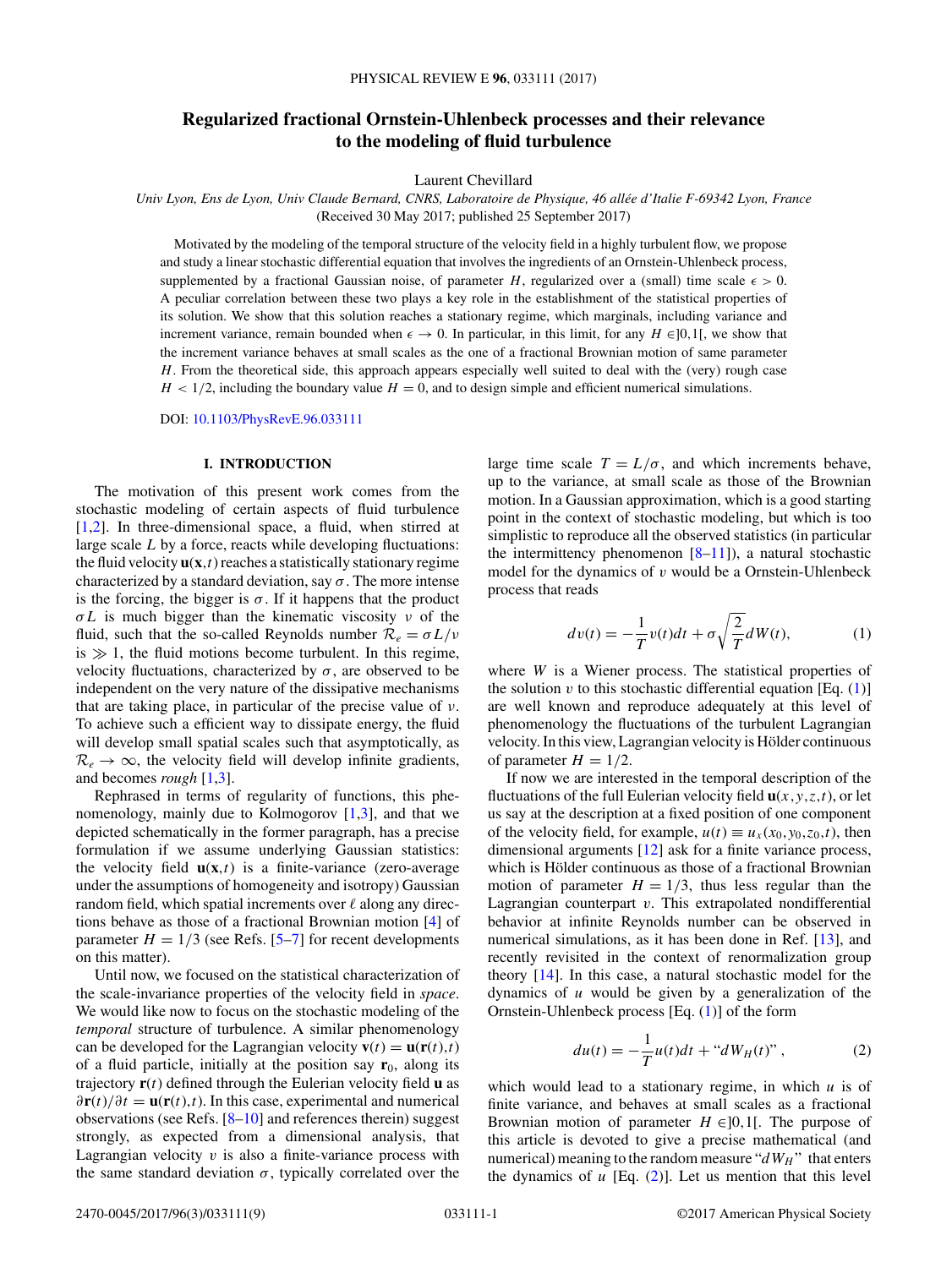<span id="page-1-0"></span>of roughness  $(H < 1/2)$  is also a hallmark of subdiffusive dynamics, as it is studied in Ref. [\[15\]](#page-8-0).

A natural way to generalize the dynamics of the Ornstein-Uhlenbeck process  $[Eq. (1)]$  $[Eq. (1)]$  $[Eq. (1)]$  to the fractional case, i.e., a fractional Ornstein-Uhlenbeck process [Eq. [\(2\)](#page-0-0)], which would lead to a stationary finite variance process with a appropriate rough behavior at small scales, is to consider a fractional Brownian motion (fBm)  $W_H(t)$  of parameter *H*. The fBm is a well-defined probabilistic object [\[4\]](#page-8-0) and allows us to define accordingly the integrated dynamics as  $u(t)$  –  $u(0) = -\frac{1}{T} \int_0^t u(s) ds + W_H(t) - W_H(0)$ , as it is studied in Refs. [\[16–18\]](#page-8-0). This procedure is clearly well defined and can be extended to a more general framework allowing to elaborate a stochastic calculus with respect to fractional Brownian motion [\[19–21\]](#page-8-0). Such a dynamics for *u* indeed leads to the statistical properties that have been listed. But it eludes the question regarding the meaning of the infinitesimal increment " $dW_H(t)$ ".

Nonetheless, as already proposed in Ref. [\[4\]](#page-8-0), it is tempting to use the so-called fractional Gaussian noise, which we will specify later, to give a meaning to this infinitesimal increment. Indeed, for  $H > 1/2$ , this fractional Gaussian noise has a well-behaved covariance, which is bounded for nonvanishing argument. The purpose of this article is to include in this picture the (very) rough case  $H < 1/2$ , as demanded by the physics of turbulence  $(H = 1/3)$ , which requires a different method of construction due to the pathological nature of the fractional Gaussian noise (its covariance is no more bounded) at these levels of roughness. This will be achieved using a regularized form of this noise over a small time scale, say  $\epsilon$ , supplemented by a Gaussian white noise weighted by a factor that diverges with  $\epsilon$  [see the following Eq. (4)]. As we will see, an additional correlation between these two plays a key role. Once injected in the dynamics [Eq. [\(2\)](#page-0-0)], we will then study the limiting behavior of the marginals of the Gaussian process *u* when  $\epsilon \to 0$ . In this sense, the regularization procedure brings to light the underlying mechanisms at play and allows us to give a precise mathematical meaning (up to  $\epsilon > 0$ ) to the random measure  $dW_H(t)$  that enters in the dynamics of  $u$  [Eq. [\(2\)](#page-0-0)]. This overall picture clarifies that the expected dynamics leading to stationary and rough processes has to be non-Markovian. In particular, we recover standard interpretations pertaining to fractional Brownian motions, namely that the infinitesimal increment is positively correlated (or persistent) for *H >* 1*/*2 and negatively correlated (or antipersistent) for  $H < 1/2$ . Incidentally, it also gives a way to build up a realistic numerical approximation of the trajectories of *u* at a given regularization scale  $\epsilon$ . Finally, this approach allows us to deal with the boundary value  $H = 0$  in a nonambiguous manner, a case that is tricky to consider using the standard approach consisting in working directly with a fractional Brownian motion, as it is proposed in Refs. [\[16–21\]](#page-8-0).

Going back to the physics of turbulence, let us mention that the fractional Ornstein-Uhlenbeck process as a model of the temporal structure of the velocity field has been already proposed and studied in the literature [\[22,23\]](#page-8-0) in the usual sense developed in the mathematical references [\[16–21\]](#page-8-0). The novelty of the present work, besides the theoretical and numerical aspects mentioned earlier, is the introduction of a new characteristic time scale  $\epsilon$  that eventually depends

on viscosity, or equivalently on the Reynolds number R*e*. Following dimensional arguments developed in Ref. [\[12\]](#page-8-0), we expect  $\epsilon$  to coincide with the Kolmogorov time scale  $\propto T R_e^{-1/2}$ in a Lagrangian context  $[Eq. (1)]$  $[Eq. (1)]$  $[Eq. (1)]$  and with the sweeping time scale  $\propto T R_e^{-3/4}$  in the Eulerian reference frame [Eq. [\(2\)](#page-0-0)]. From a physical point of view, in both cases, it is expected that temporal velocity profiles are smooth below  $\epsilon$ . In this article, we will mainly focus on the limit  $\epsilon \to 0$ , but a further modeling step consisting in filtering the Gaussian white noise entering in the construction over the time scale  $\epsilon$  could be performed to impose this smooth behavior imposed by viscosity. We keep this aspect for future investigations.

We give in Sec. II a proper meaning of this stochastic differential equation [Eq. [\(2\)](#page-0-0)] and define the random measure  $dW_H$  that enters in the dynamics, more precisely a regularized version of  $dW_{\epsilon,H}$  over a small time scale  $\epsilon$ , and set our notations. The statistical properties in the stationary regime and their limit when  $\epsilon \to 0$  of the unique solution of such a differential equation are exposed in Sec. [III.](#page-2-0) Section [IV](#page-3-0) is devoted to the proofs of the propositions made in Sec. [III](#page-2-0) in a general framework. We gather all the numerical experiments in Sec. [V](#page-5-0) and conclude our work in Sec. [VI.](#page-7-0)

### **II. SETUP AND NOTATIONS**

We are interested here in studying the statistical properties of the solution  $X_{\epsilon,H}(t)$  of the following linear stochastic differential equation:

$$
dX_{\epsilon,H}(t) = -\alpha X_{\epsilon,H}(t)dt + dW_{\epsilon,H}(t),
$$
\n(3)

where the random measure  $dW_{\epsilon,H}$  is defined by

$$
dW_{\epsilon,H}(t) = \omega_{\epsilon,H}(t)dt + \epsilon^{H-\frac{1}{2}}dW(t), \tag{4}
$$

with  $H \in ]0,1[$ ,  $\alpha > 0$  the inverse of a characteristic time scale, *W* an instance of the Wiener process, and

$$
\omega_{\epsilon,H}(t) = \left(H - \frac{1}{2}\right) \int_{-\infty}^{t} \frac{1}{(t - s + \epsilon)^{\frac{3}{2} - H}} dW(s), \qquad (5)
$$

a regularized version of the fractional Gaussian noise [\[4\]](#page-8-0) over the time scale  $\epsilon > 0$ . Remark that the noise  $\omega_{\epsilon, H}$  [Eq. (5)] is a zero-average and finite-variance Gaussian stationary process for any  $\epsilon > 0$ . Remark also that the very same instance of the Wiener process *W* enters in both the dynamics [Eq. (3)] and in the definition of  $\omega_{\epsilon,H}$  [Eq. (5)], making these two correlated.

The unique solution  $X_{\epsilon,H}(t)$  of Eq. (3) with initial condition, for instance,  $X_{\epsilon,H}(t_0) = 0$  can be conveniently written as

$$
X_{\epsilon,H}(t) = X_{\epsilon,H}^{(1)}(t) + X_{\epsilon,H}^{(2)}(t),
$$
\n(6)

with

$$
X_{\epsilon,H}^{(1)}(t) = \int_{t_0}^t e^{-\alpha(t-s)} \omega_{\epsilon,H}(s) ds, \tag{7}
$$

which coincides with the fractional Ornstein-Uhlenbeck (FOU) process [\[16–18\]](#page-8-0) in the asymptotic limit  $\epsilon \to 0$  for  $H > 1/2$ , and

$$
X_{\epsilon,H}^{(2)}(t) = \epsilon^{H-\frac{1}{2}} \int_{t_0}^t e^{-\alpha(t-s)} dW(s), \tag{8}
$$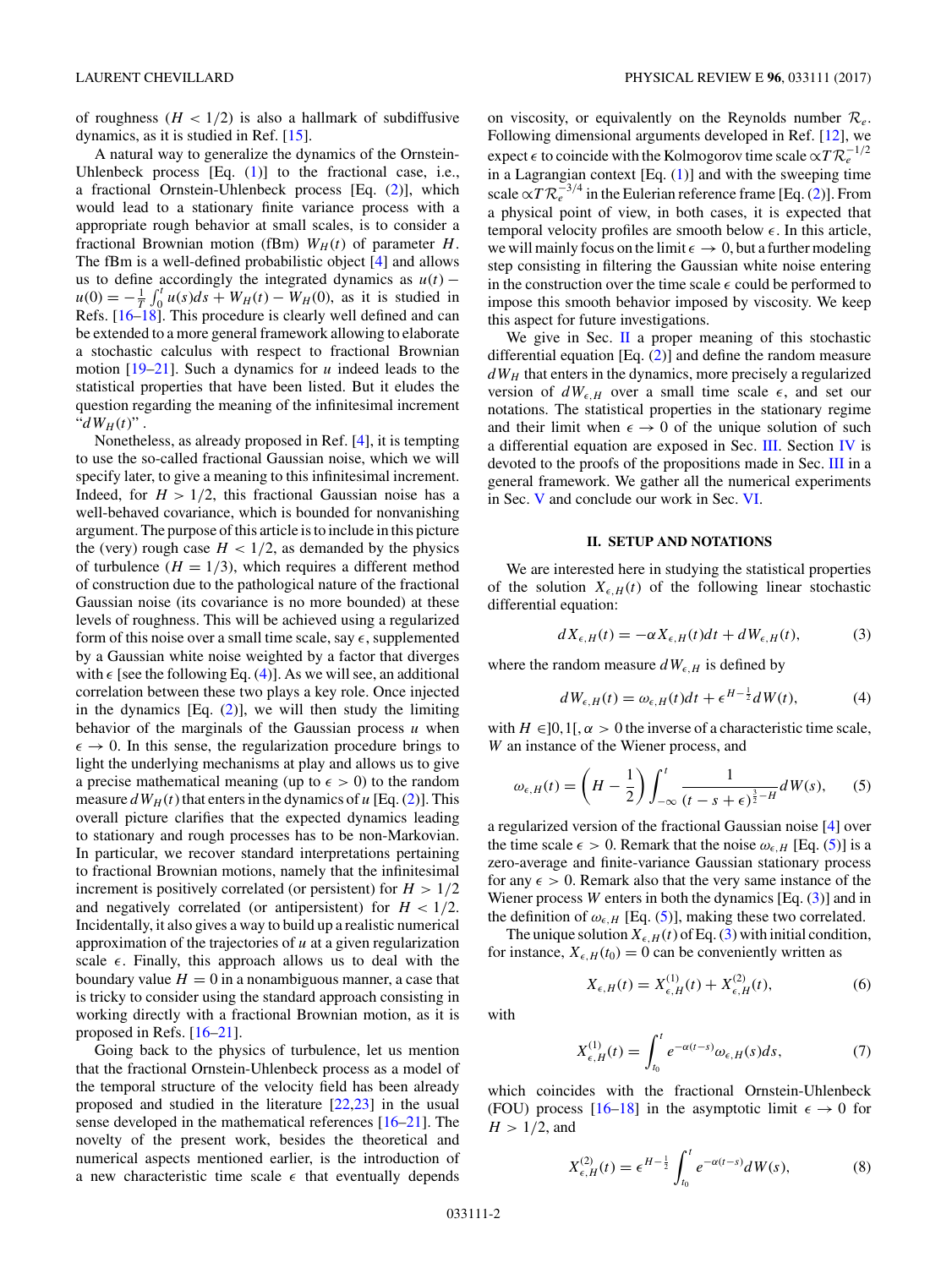<span id="page-2-0"></span>a standard Ornstein-Uhlenbeck (OU) process. The very origin of taking the sum of these two correlated Gaussian processes will become clear later when we will present a heuristics, proposed in Ref. [\[24\]](#page-8-0), that we adapt to our context. Let us now look at the statistical properties of the Gaussian process  $X_{\epsilon,H}(t)$  in the stationary regime, if any, and asymptotically when the regularizing scale  $\epsilon$  tends to zero.

# **III. CONVERGENCE OF THE COVARIANCE IN THE STATIONARY REGIME AS THE REGULARIZATION SCALE** *-* **GOES TO ZERO**

### **A. Statement of the results**

For  $\alpha > 0$  and a given  $H \in ]0,1[$ , the Gaussian process  $X_{\epsilon,H}(t)$  Eq. [\(6\)](#page-1-0) reaches a stationary regime. Furthermore, it is zero-average and the variance remains bounded when  $\epsilon \to 0$ . We note

$$
\mathbb{E}X_H^2 = \lim_{\epsilon \to 0} \lim_{t \to \infty} \mathbb{E}[(X_{\epsilon, H}(t))^2]
$$

$$
= \frac{\alpha^{-2H} \left[\Gamma\left(H + \frac{1}{2}\right)\right]^2}{2\sin(\pi H)} < \infty,
$$
(9)

where enters the  $\Gamma$  function  $\Gamma(z) = \int_0^\infty x^{z-1} e^{-x} dx$  defined  $\forall z > 0$ . Let us call then  $\delta_{\tau} X_H$  the corresponding increment over  $\tau$ , note its variance as

$$
\mathbb{E}(\delta_{\tau}X_H)^2 = \lim_{\epsilon \to 0} \lim_{t \to \infty} \mathbb{E}[(X_{\epsilon,H}(t+\tau) - X_{\epsilon,H}(t))^2].
$$

For  $H \in ]0,1[$ , we have the following behavior of the increment variance at small scales

$$
\mathbb{E}(\delta_{\tau}X_H)^2 \underset{\tau \to 0}{\sim} \frac{1}{\sin(\pi H)} \frac{\left[\Gamma\left(H + \frac{1}{2}\right)\right]^2}{\Gamma(2H + 1)} |\tau|^{2H}.
$$
 (10)

### **B. Remarks**

Given the statements of Sec. III A, we can see that the proposed dynamics [Eq. [\(3\)](#page-1-0)], for a given  $\epsilon > 0$  and  $0 < H <$ 1, converges when  $t \to \infty$  toward a stationary process  $X_H$ , which variance remains bounded. Its precise value can be calculated (see the section devoted to proofs) and is strictly positive. Furthermore, the increments of this process  $X_H$ behave as those of the fractional Brownian motion [Eq. (10)].

### *1. The case*  $H = 1/2$

The case  $H = 1/2$  corresponds to a standard Ornstein-Uhlenbeck process  $X_{\epsilon,1/2} = X_{1/2}$  since  $\omega_{\epsilon,1/2} = 0$  [Eq. [\(5\)](#page-1-0)] at any time, of variance  $1/(2\alpha)$  and increments behaving as in Eq. (10) (for  $H = 1/2$ ).

### *2. The case H* **∈]1***/***2***,***1[**

The case  $H \in ]1/2,1[$  has already been studied in Ref. [\[16\]](#page-8-0) and can be understood easily. For  $H > 1/2$ , the increment of the Wiener process entering in the dynamics (i.e., the third term in the right-hand side of Eq.  $(3)$ ) will have no contribution when  $\epsilon \to 0$ , since it is multiplied by a factor  $\epsilon^{H-1/2}$ . In this case, both variance and increment variance of  $X_{\epsilon,H}$  are given by those of  $X_{\epsilon,H}^{(1)}$  [Eq. [\(7\)](#page-1-0)] that can be shown to remain bounded when  $\epsilon \to 0$  with a proper scaling [Eq. (10)] at small scales. The proof relies on the fact that the noise  $\omega_{\epsilon,H}$  [Eq. [\(5\)](#page-1-0)] entering

in the dynamics, even if its variance diverges when  $\epsilon \to 0$ (as expected from a fractional Gaussian noise), has a bounded covariance structure in this limit, such that the variance of  $X_{\epsilon,H}^{(1)}$ remains also bounded. We develop these ideas in Sec. IV  $\overline{B}^{0,n}_{2,n}$ 

# *3. The case H* **∈]0***,***1***/***2[**

The case  $H \in ]0,1/2[$  is more surprising since both variances of  $X_{\epsilon,H}^{(1)}$  [Eq. [\(7\)](#page-1-0)] and  $X_{\epsilon,H}^{(2)}$  [Eq. [\(8\)](#page-1-0)] diverge when  $\epsilon \to 0$  whereas the variance of  $X_{\epsilon,H} = X_{\epsilon,H}^{(1)} + X_{\epsilon,H}^{(2)}$  will remain bounded in this limit. Cancelations in the variance will take place because of the negative correlation existing in between the processes  $X_{\epsilon,H}^{(1)}$  and  $X_{\epsilon,H}^{(2)}$ . This negative correlation originates from the fact that the Gaussian noise  $\omega_{\epsilon,H}$  [Eq. [\(5\)](#page-1-0)] is made up of the very same instance of the Wiener process *W* that enters in the dynamics of  $X_{\epsilon,H}$  [Eq. [\(3\)](#page-1-0)].

To justify the form of the infinitesimal increment  $dW_{\epsilon,H}$ [Eq. [\(4\)](#page-1-0)] and make a connection with fBm [\[4\]](#page-8-0), let us here rephrase some arguments developed in Ref. [\[24\]](#page-8-0). To do so, consider a regularized version  $W_{\epsilon,H}(t)$ , over  $\epsilon > 0$ , of a fBm of parameter *H*, that is

$$
W_{\epsilon,H}(t) - W_{\epsilon,H}(0) = \int_{-\infty}^{0} [(t - s + \epsilon)^{H-1/2} + (-s + \epsilon)^{H-1/2}]dW(s) + \int_{0}^{t} (t - s + \epsilon)^{H-1/2}dW(s).
$$
\n(11)

Remark that the regularization procedure entering in Eq. (11) is not unique. For instance, we could also define a regularized version of the fBm as its convolution with a mollifier (properly rescaled over  $\epsilon$ ) as it is done in Ref. [\[4\]](#page-8-0). In all cases, these regularized versions [including Eq.  $(11)$ ] can easily be shown to converge toward the canonical fBm when  $\epsilon \to 0$ . The regularization procedure that we propose  $[Eq. (11)]$  allows to compute in a simple way the infinitesimal increment of the process  $W_{\epsilon,H}$  that will eventually coincide with the noise  $dW_{\epsilon, H}$  that we defined in Eq. [\(4\)](#page-1-0). Indeed, regrouping terms in a convenient way, we get from Eq. (11)

$$
dW_{\epsilon,H}(t) \equiv W_{\epsilon,H}(t + dt) - W_{\epsilon,H}(t)
$$
  
= 
$$
\int_{-\infty}^{t} [(t + dt - s + \epsilon)^{H-1/2} - (t - s + \epsilon)^{H-1/2}]dW(s)
$$
  
+ 
$$
\int_{t}^{t+dt} (t + dt - s + \epsilon)^{H-1/2}dW(s).
$$
 (12)

Performing then a Taylor development (as  $dt \rightarrow 0$ ) inside the first integral entering in the right-hand side of Eq. (12), we recover the contribution of order  $dt$ , proportional to  $\omega_{\epsilon,H}$ [Eq. [\(5\)](#page-1-0)] entering in our initial proposition for the noise  $dW_{\epsilon,H}$ [Eq. [\(4\)](#page-1-0)]. The second integral entering in the right-hand side of Eq. (12) justifies the second term  $\epsilon^{H-1/2} dW(t)$  entering in Eq. [\(4\)](#page-1-0). This is indeed true in average and for the variance. More mathematical developments would be needed to fully justify this locally (pathwise). Nonetheless, we can see that the proposition that we made for the noise  $dW_{\epsilon,H}$  [Eq. [\(4\)](#page-1-0)]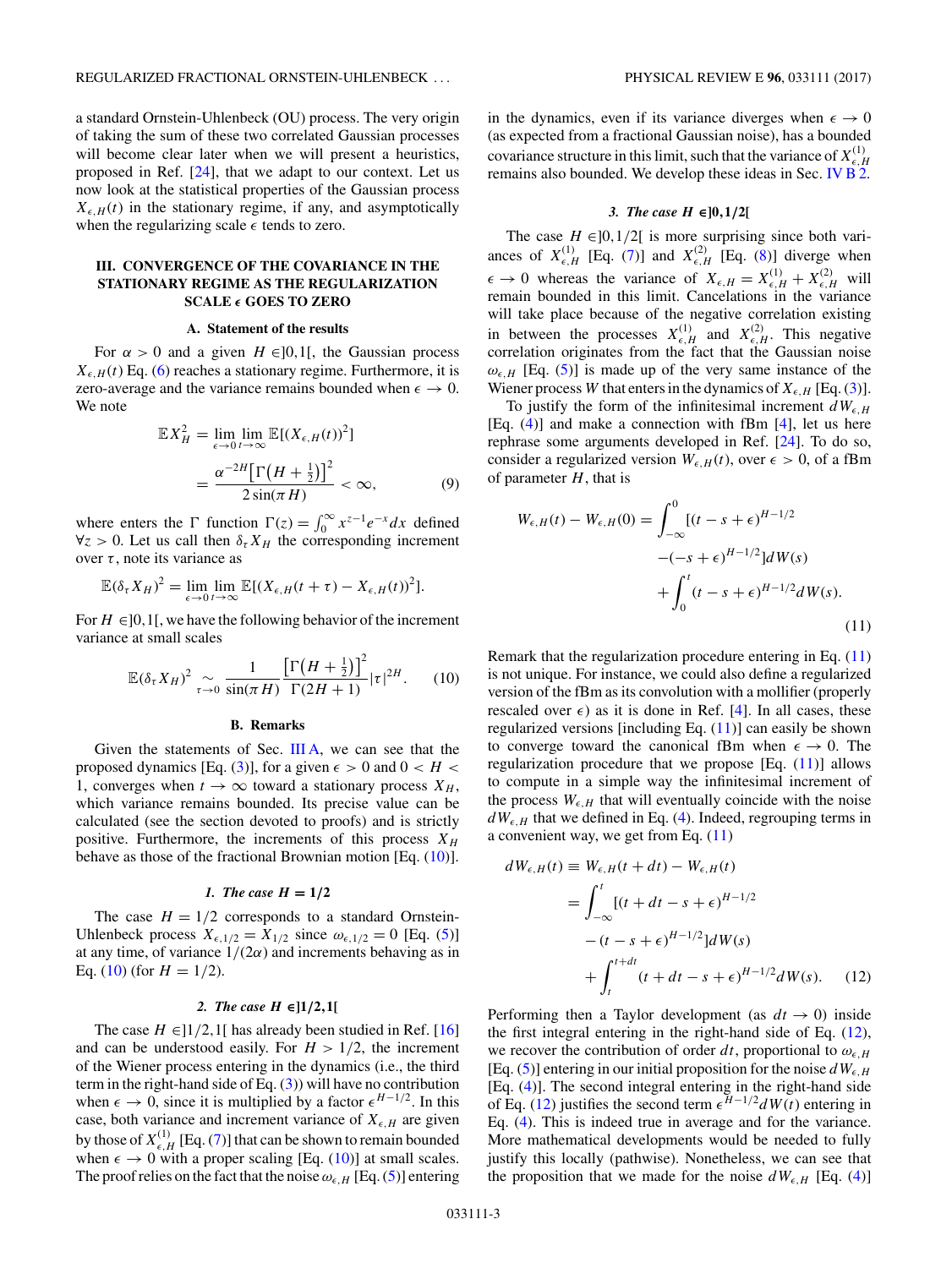<span id="page-3-0"></span>can be justified in a convincing, but not fully rigorous, manner while considering the infinitesimal increment of a regularized version of the fBm [Eq.  $(11)$ ].

Let us also mention recent works [\[25\]](#page-8-0) that use a similar, although different, type of regularization procedure to define and use a fractional Gaussian noise for the very rough case  $H < 1/2$  (see also Ref. [\[26\]](#page-8-0) for similar developments). Their process (see Eq.  $(1.9)$  of Ref.  $[25]$ ) shares similar features as the fractional Brownian motion of Ref. [\[4\]](#page-8-0) when their regularization parameter tends to zero. More work is needed to characterize precisely the differences between the construction of Ref. [\[25\]](#page-8-0) and ours, and this is beyond the scope of the present article.

## *4. The case*  $H = 0$

The case  $H = 0$  is of special interest and is fully treated in Ref. [\[27\]](#page-8-0) in view of applications in theory of fluid turbulence. It can be shown, and this is not purpose of the article (see Ref. [\[27\]](#page-8-0) for developments on this matter), that indeed the process  $X_{\epsilon,0}(t)$  reaches a stationary regime, but the variance diverges when  $\epsilon \to 0$  as

$$
\lim_{t\to\infty}\mathbb{E}\big[X_{\epsilon,0}^2(t)\big]\Big|_{\epsilon\to 0}\ln\frac{1}{\epsilon},
$$

and, furthermore, for  $\tau > 0$ ,

$$
\lim_{\epsilon \to 0} \lim_{t \to \infty} \mathbb{E}[X_{\epsilon,0}(t)X_{\epsilon,0}(t+\tau)] \underset{\tau \to 0}{\sim} \ln \frac{1}{\tau}.
$$

As we can see,  $X_{\epsilon,0}$  converges toward a Gaussian process, which is logarithmically correlated in time, and thus of infinite variance. This type of random distributions have been studied for some time (see the review Ref. [\[28\]](#page-8-0) and citations therein), find many applications in the theory of multiplicative chaos [\[29\]](#page-8-0), which is used as a model of the intermittency phenomenon in turbulence (see Refs. [\[1,7\]](#page-8-0)), explaining why it was considered in Refs. [\[24,27\]](#page-8-0). Once again, the construction of Ref. [\[25\]](#page-8-0) is similar to the one of the present work, although different, and more work is needed to compare them precisely.

### **IV. A MORE GENERAL FRAMEWORK AND PROOFS**

### **A. Stochastic integration against fractional Gaussian noise**

To show the statistical properties of the Gaussian process  $X_{\epsilon,H}$  in the limit  $\epsilon \to 0$  as announced in Sec. [III A](#page-2-0) [Eqs. [\(9\)](#page-2-0) and  $(10)$ ], let us rephrase former considerations in a more general way. We are here interested in calculating the covariance of the Gaussian processes obtained as a linear operation on the Gaussian random measure  $dW_{\epsilon,H}(t)$  [Eq. [\(4\)](#page-1-0)] that we recall here for convenience,

$$
dW_{\epsilon,H}(t) = \omega_{\epsilon,H}(t)dt + \epsilon^{H-1/2}dW(t),\tag{13}
$$

where  $W(t)$  is a instance of the Wiener process over  $t \in \mathbb{R}$ , and  $\omega_{\epsilon,H}(t)$  is the respective causal fractional Gaussian that we consider in Eq. [\(5\)](#page-1-0). Henceforth, we will only consider convolutions as linear operations, and so only consider stationary processes (of possibly infinite variance), for the sake of simplicity. Following developments could be adapted to non stationary processes, we keep them for future investigations. As far as we are concerned, in particular while being interested by the statistics of the fractional Ornstein-Uhlenbeck process

 $X_{\epsilon,H}(t)$  [Eq. [\(6\)](#page-1-0)], we can choose as a initial condition  $X_{\epsilon,H}(t_0 = -\infty) = 0$ , such as  $X_{\epsilon,H}(t)$  is directly stationary. With these given precisions, for any suitable test functions *f* and *g*, which we will specify later, let us define the covariance function

$$
\mathcal{C}_{\epsilon,H}^{f,g}(t_2 - t_1) = \mathbb{E} \bigg[ \int_{\mathbb{R}} f(t_1 - s_1) dW_{\epsilon,H}(s_1) \times \int_{\mathbb{R}} g(t_2 - s_2) dW_{\epsilon,H}(s_2) \bigg]
$$
  
= 
$$
\int_{\mathbb{R}^2} f(t_1 - s_1) g(t_2 - s_2) \times \mathbb{E} [dW_{\epsilon,H}(s_1) dW_{\epsilon,H}(s_2)].
$$
 (14)

Let us then rephrase in this more general framework the results of Sec. [III A.](#page-2-0)

We have, for any  $H \in ]0,1[$  and a appropriate set of test function *f* and *g*, the following explicit expression of the correlation function  $C_{\epsilon,H}^{f,g}(\tau)$  when the regularization scale  $\epsilon$ tends to 0:

$$
\mathcal{C}_{H}^{f,g}(\tau) = \lim_{\epsilon \to 0} \mathcal{C}_{\epsilon,H}^{f,g}(\tau) = -\frac{1}{2} \frac{1}{\sin(\pi H)} \frac{\left[\Gamma\left(H + \frac{1}{2}\right)\right]^{2}}{\Gamma(2H)}
$$

$$
\times \int_{0}^{+\infty} \left[(f \star g)'(\tau + h) - (f \star g)'(\tau - h)\right]
$$

$$
\times h^{2H-1}dh,
$$
(15)

where the symbol  $\star$  stands for the correlation product, i.e.,

$$
(f \star g)(h) = \int_{\mathbb{R}} f(s)g(h+s)ds,\tag{16}
$$

and where ' stands for the derivative. As we will see more precisely in the following, the correlation function  $C_H^{f,g}$ [Eq. (15)] makes sense for any  $H \in ]0,1[$ , since the function  $h^{2H-1}$  is locally integrable everywhere. As far as the test functions *f* and *g* are concerned, we are asking them to be such that the derivatives of their correlation product decreases fast enough at large arguments such that the integral entering in Eq. (15) exists. More precise constraints on test functions in terms of functional spaces are developed in particular in Refs.  $[19-21,30]$ . We will see in Sec. [IV C](#page-5-0) how to apply Eq. (15) to the case of the fractional Ornstein-Uhlenbeck  $X_{\epsilon,H}(t)$  to prove the results of Sec. [III A.](#page-2-0) Let us discuss now and demonstrate the behavior of the correlation function  $C_H^{f,g}$ [Eq.  $(15)$ ] given a value of the parameter *H*, in the spirit of the remarks made in Sec. [III B.](#page-2-0)

# **B. Dependence of the covariance on** *H*

## *1. Integration over the Wiener process*

The case  $H = 1/2$  corresponds to the integration over the Wiener process, known as the Itô integral [\[31\]](#page-8-0). In this case, the random measure  $dW_{\epsilon,1/2} = dW$  [Eq. (13)] is the increment of the Wiener process, and is independent on  $\epsilon$ , and we get the following simple expression for the covariance function [Eq. (14)],

$$
\mathcal{C}_{\epsilon,1/2}^{f,g}(\tau) = (f \star g)(\tau). \tag{17}
$$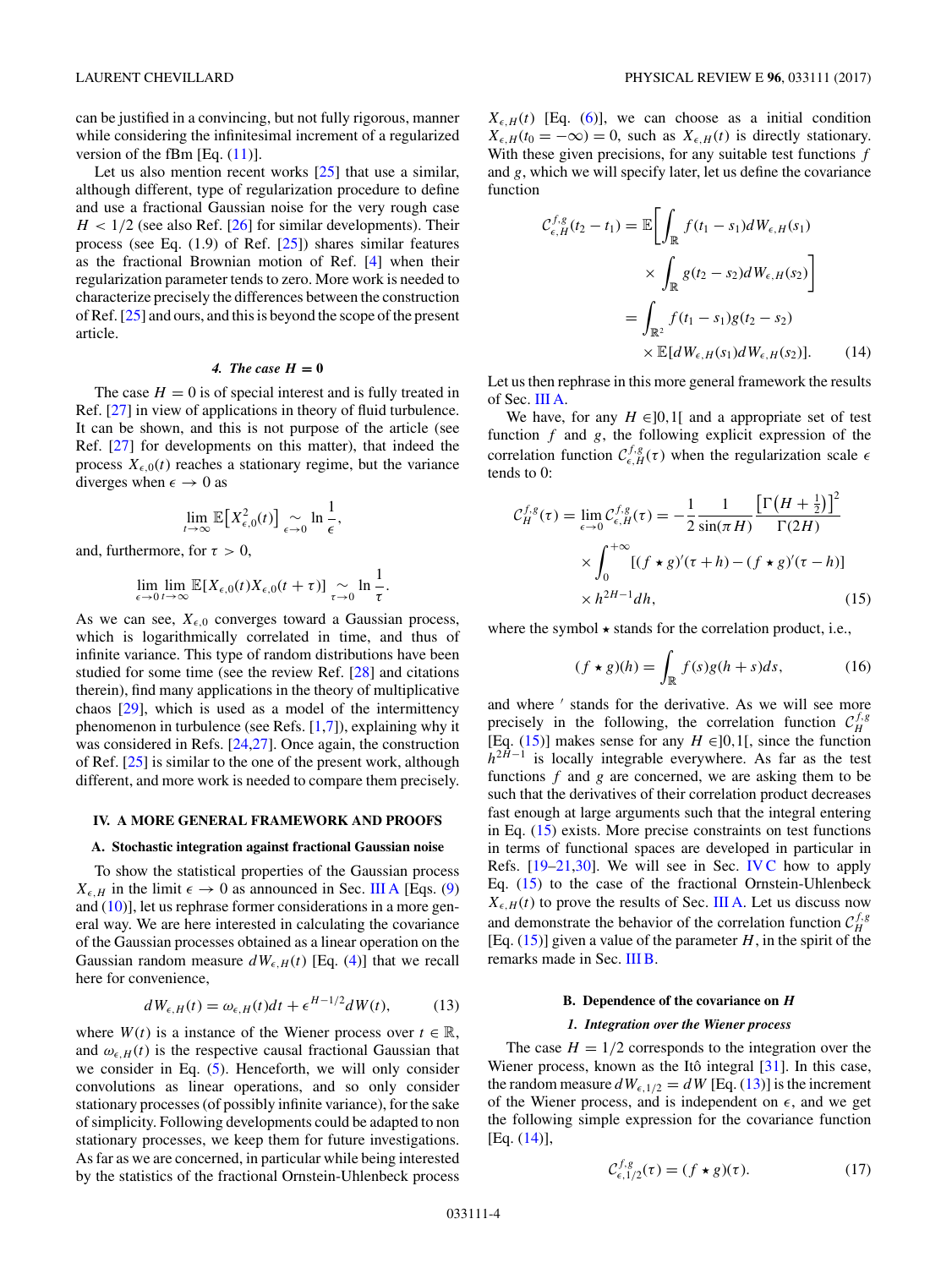<span id="page-4-0"></span>Remark that in this case, the expression of the correlation function Eq. [\(17\)](#page-3-0) corresponds to the more general expression given in Eq. [\(15\)](#page-3-0) when  $H = 1/2$ .

### 2. Integration over the fractional Gaussian noise when  $H > 1/2$

The case  $H > 1/2$  is also well understood in this framework [\[19,30\]](#page-8-0). For this range of *H*, we can give a meaning of the limiting value of the correlation function  $C_{\epsilon,H}^{f,g}(\tau)$ [Eq. [\(14\)](#page-3-0)] when  $\epsilon \to 0$ . In other words, besides giving a way to perform numerical simulations of the random measure  $dW_{\epsilon,H}(t)$  [Eq. [\(13\)](#page-3-0)], as we will see in Sec. [V,](#page-5-0) there is no need theoretically to introduce a regularization at the scale  in the construction, and we can safely take the limit  $\epsilon \to 0$ pointwise (see, for instance, Refs. [\[19,30\]](#page-8-0) for mathematical developments in the framework of random distributions). Taking a pointwise limit, we have formally

$$
\lim_{\epsilon \to 0} \mathbb{E}[dW_{\epsilon,H}(s_1)dW_{\epsilon,H}(s_2)]
$$
\n
$$
= \lim_{\epsilon \to 0} \mathbb{E}[\omega_{\epsilon,H}(s_1)\omega_{\epsilon,H}(s_2)]ds_1ds_2
$$
\n
$$
= \left(H - \frac{1}{2}\right)^2 \int_{u=0}^{\infty} \frac{1}{u^{3/2-H}} \frac{1}{(u+|s_1 - s_2|)^{3/2-H}} du ds_1ds_2
$$
\n
$$
= \left(H - \frac{1}{2}\right) \frac{1}{\sin(\pi H)} \frac{\left[\Gamma\left(H + \frac{1}{2}\right)\right]^2}{\Gamma(2H)} |s_1 - s_2|^{2H-2} ds_1ds_2.
$$
\n(18)

Inserting then Eq.  $(18)$  into the expression of the correlation function [Eq. [\(14\)](#page-3-0)], making the change of variable  $h = s_1 - s_2$ and integrating over  $s_2$ , we get

$$
\mathcal{C}_{\epsilon,H>\frac{1}{2}}^{f,g}(\tau) = \left(H - \frac{1}{2}\right) \frac{1}{\sin(\pi H)} \frac{\left[\Gamma\left(H + \frac{1}{2}\right)\right]^2}{\Gamma(2H)}
$$

$$
\times \int_{\mathbb{R}} (f \star g)(\tau + h)|h|^{2H-2} dh, \qquad (19)
$$

which eventually coincides with the given general expression for this correlation function [Eq.  $(15)$ ] after splitting the integral in two and performing a integration by parts over the dummy variable *h*. Remark that the intermediate expression of the correlation function [Eq. (19)] makes perfect sense since the singularity  $|h|^{2H-2}$  is locally integrable in the neighborhood of the origin for  $1/2 < H < 1$ .

### *3. Integration over the fractional Gaussian noise when*  $H < 1/2$

This higher level of roughness requires some more work since the correlation function of the fractional Gaussian noise  $\omega_{\epsilon,H}$  entering in Eq. (18) has no meaning in the limit  $\epsilon \to 0$ . The mechanism of regularization over  $\epsilon$  will here play a key role and will allow several key cancellations of diverging quantities, such that the correlation function  $C_{\epsilon,H}^{f,g}(\tau)$  [Eq. [\(14\)](#page-3-0)] remains a bounded function of  $\epsilon$ . Remark first that, formally, we can write

$$
\mathbb{E}[dW_{\epsilon,H}(s_1)dW_{\epsilon,H}(s_2)] = \{ \mathbb{E}[\omega_{\epsilon,H}(s_1)\omega_{\epsilon,H}(s_2)] + \epsilon^{2H-1}\delta(s_1 - s_2) \} ds_1 ds_2 + \epsilon^{H-\frac{1}{2}} \{ \mathbb{E}[\omega_{\epsilon,H}(s_1)dW(s_2)]ds_1 + \mathbb{E}[\omega_{\epsilon,H}(s_2)dW(s_1)]ds_2 \},
$$
\n(20)

where the contribution of the Wiener process corresponding to  $\mathbb{E}[dW(s_1)dW(s_2)] = \delta(s_1 - s_2)d s_1 ds_2$  can be conveniently noted with a Dirac function  $\delta$ . Let us work out first the contribution coming from the fractional Gaussian noise  $\omega_{\epsilon,H}$ . It reads

$$
\mathbb{E}[\omega_{\epsilon,H}(s_1)\omega_{\epsilon,H}(s_2)] = \left(H - \frac{1}{2}\right)^2 \int_{u=0}^{\infty} \frac{1}{(u+\epsilon)^{3/2-H}} \frac{1}{(u+|s_1-s_2|+\epsilon)^{3/2-H}} du,
$$
\n(21)

which is indeed a function of *s*<sup>1</sup> − *s*2, and is not bounded in *-*. To extract diverging quantities, perform a integration by parts and obtain

$$
\mathbb{E}[\omega_{\epsilon,H}(s_1)\omega_{\epsilon,H}(s_2)] = -\left(H - \frac{1}{2}\right) \frac{\epsilon^{H-1/2}}{(|s_1 - s_2| + \epsilon)^{3/2 - H}} - \int_{u=0}^{\infty} \frac{H - \frac{1}{2}}{(u + \epsilon)^{1/2 - H}} \frac{H - \frac{3}{2}}{(u + |s_1 - s_2| + \epsilon)^{5/2 - H}} du. \tag{22}
$$

Noticing that we have formally,

$$
\mathbb{E}[\omega_{\epsilon,H}(s_1)dW(s_2)]ds_1 + \mathbb{E}[\omega_{\epsilon,H}(s_2)dW(s_1)]ds_2 = \left(H - \frac{1}{2}\right)\frac{\epsilon^{H-1/2}}{(|s_1 - s_2| + \epsilon)^{3/2 - H}}ds_1ds_2,
$$
\n(23)

we can see that, once inserted in Eq. (20), the first diverging term entering in the right-hand side of Eq. (22) will cancel out with the contribution of Eq. (23). It will only remain in Eq. (20) the second term of the right-hand side of Eq. (22) and the  $\epsilon^{2H-1}\delta(s_1-s_2)ds_1ds_2$  term. Once inserted in the expression of the correlation function [Eq. [\(14\)](#page-3-0)], we end up with

$$
\mathcal{C}^{f,g}_{\epsilon,H}(\tau) = \epsilon^{2H-1}(f \star g)(\tau) - \left(H - \frac{1}{2}\right) \int_{(\mathbb{R}^+)^2} \frac{\left(H - \frac{3}{2}\right) \left[(f \star g)(\tau + h) + (f \star g)(\tau - h)\right]}{(u + \epsilon)^{1/2 - H}(u + h + \epsilon)^{5/2 - H}} du dh.
$$

Performing then a integration by parts over *h* in the remaining integral, we can see that the first term of the right-hand side of the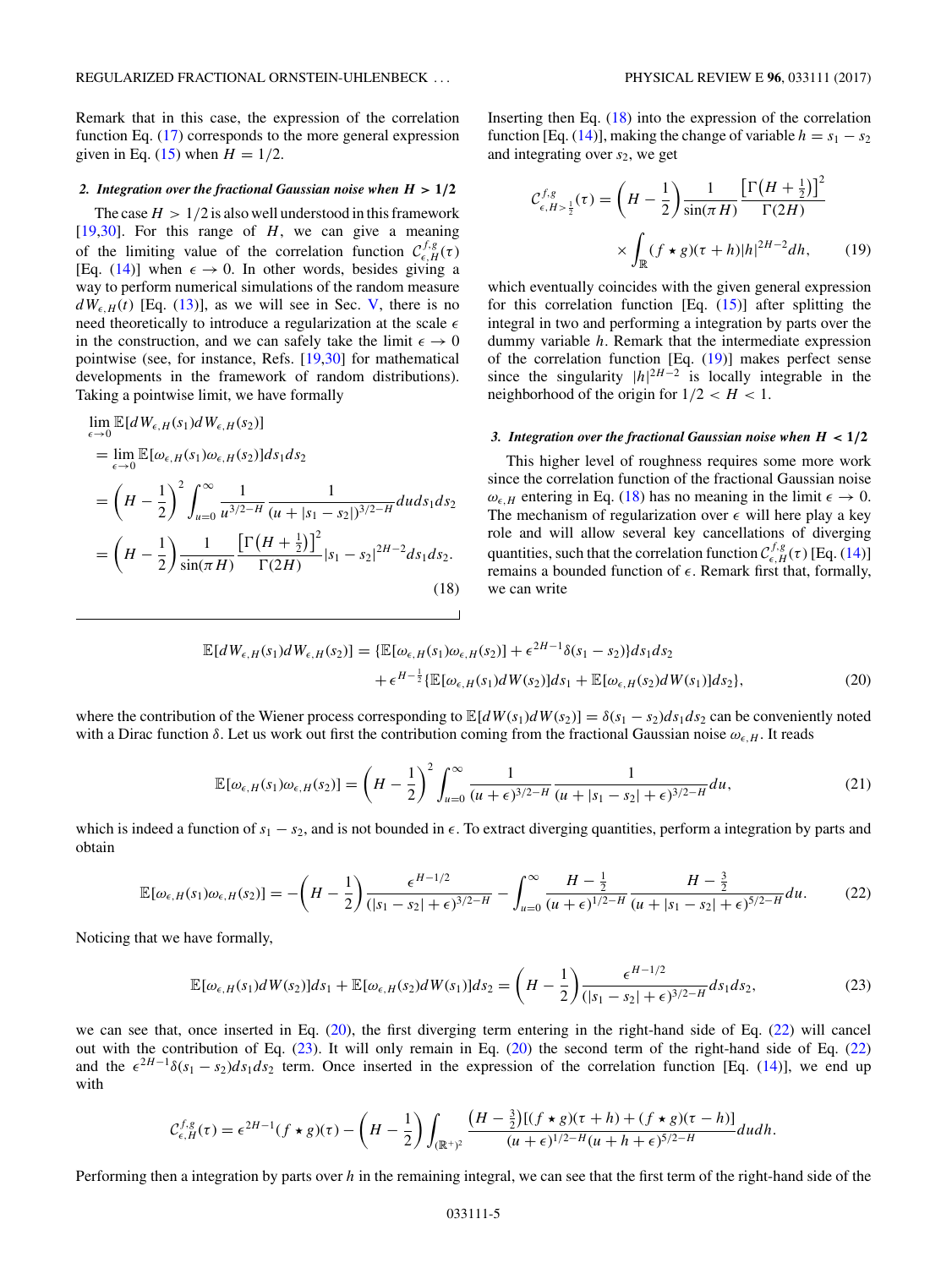<span id="page-5-0"></span>

former equation (of order  $\epsilon^{2H-1}$ ) will be compensated, and we obtain

$$
\mathcal{C}_{\epsilon,H}^{f,g}(\tau) = \left(H - \frac{1}{2}\right) \int_{(\mathbb{R}^+)^2} \frac{\left[(f \star g)'(\tau + h) - (f \star g)'(\tau - h)\right]}{(u + \epsilon)^{1/2 - H}(u + h + \epsilon)^{3/2 - H}} du dh
$$
  
=  $\epsilon \to 0 \left(H - \frac{1}{2}\right) \int_{\mathbb{R}^+} \frac{1}{u^{1/2 - H}(u + 1)^{3/2 - H}} du \int_{\mathbb{R}^+} \left[(f \star g)'(\tau + h) - (f \star g)'(\tau - h)\right] h^{2H - 1} dh,$  (24)

which coincides with the expression given in Eq.  $(15)$  once is performed the integral over *u*.

### **C. Fractional Ornstein-Uhlenbeck processes**

As a application of the formula given in Eq. [\(15\)](#page-3-0) to our center of interest, namely the fractional Ornstein-Uhlenbeck processes  $X_{\epsilon,H}(t)$  [Eq. [\(6\)](#page-1-0)], with initial condition  $X_{\epsilon,H}(t_0 =$  $-\infty$ ) = 0, consider the test functions

$$
f(t) = g(t) = e^{-\alpha t} 1_{t \ge 0},
$$
 (25)

such that indeed

$$
X_{\epsilon,H}(t) = \int_{\mathbb{R}} f(t-s)dW_{\epsilon,H}(s).
$$

Making use of

$$
(f \star f)(h) = \frac{1}{2\alpha} e^{-\alpha|h|} \text{ and } (f \star f)'(h) = -\frac{h}{2|h|} e^{-\alpha|h|},
$$

once inserted in Eq.  $(15)$ , we obtain

$$
\mathbb{E}X_H^2 = C_H^{f,f}(0)
$$
  
= 
$$
\frac{1}{2} \frac{1}{\sin(\pi H)} \frac{\left[\Gamma\left(H + \frac{1}{2}\right)\right]^2}{\Gamma(2H)} \int_0^{+\infty} e^{-\alpha h} h^{2H-1} dh,
$$

which shows once simplified the proposition made in Eq. [\(9\)](#page-2-0).

Similarly, we obtain for the increment variance, assume for instance  $\tau > 0$ ,

$$
\mathbb{E}(\delta_{\tau}X_H)^2 = 2\Big[\mathcal{C}_H^{f,f}(0) - \mathcal{C}_H^{f,f}(\tau)\Big]
$$
  
= 
$$
\frac{1}{\sin(\pi H)} \frac{\Big[\Gamma\big(H + \frac{1}{2}\big)\Big]^2}{\Gamma(2H)}
$$
  

$$
\times \int_0^{+\infty} \Big[e^{-\alpha h} - \frac{1}{2}e^{-\alpha(\tau+h)} + \frac{\tau - h}{2|\tau - h|}e^{-\alpha|\tau - h|}\Big]
$$
  

$$
\times h^{2H-1}dh.
$$

Regrouping terms in a convenient way, we obtain

$$
\mathbb{E}(\delta_{\tau}X_H)^2 = \frac{1}{\sin(\pi H)} \frac{\left[\Gamma\left(H + \frac{1}{2}\right)\right]^2}{\Gamma(2H)} \times \left[\left[1 - \cosh(\alpha \tau)\right] \int_0^{+\infty} e^{-\alpha h} h^{2H-1} dh \n+ \int_0^{\tau} \cosh\left[\alpha(\tau - h)\right] h^{2H-1} dh \right].
$$

As  $\tau \to 0$ , the first term decreases toward 0 as  $\tau^2$ , and thus will be negligible in front of the second term that will behave as  $\tau^{2H}$ . To see this, rescale in the second term the dummy variable *h* by  $\tau$ , then take safely the limit  $\tau \rightarrow 0$  inside the integral such that to get

$$
\mathbb{E}(\delta_{\tau}X_H)^2 \underset{\tau \to 0}{\sim} \frac{1}{\sin(\pi H)} \frac{\left[\Gamma\left(H + \frac{1}{2}\right)\right]^2}{\Gamma(2H)} \tau^{2H} \int_0^1 h^{2H-1} dh,
$$

which coincides with the power-law announced in Eq. [\(10\)](#page-2-0) once simplified.

To finish this section, let us focus on the boundary case  $H = 0$ . This case, fully developed in Ref. [\[27\]](#page-8-0), deserves more care since we are dealing with infinite variance processes as mentioned in Sec. [III B 4](#page-3-0) in the limit  $\epsilon \to 0$ . This logarithmic divergence with  $\epsilon$  of the variance  $C_{\epsilon,0}^{f,f}(0)$  can be seen in Eq. (24). Nonetheless, as we already explained, even if the variance of such processes diverge with  $\epsilon$  (logarithmically), the correlation function  $C_0^{f,f}(\tau)$  remains bounded for  $\tau > 0$ . Using the general expression given in Eq. [\(15\)](#page-3-0), applied to the kernel  $f$  of the fractional Ornstein-Uhlenbeck process [Eq.  $(25)$ ], we obtain formally, noticing that the prefactor  $\frac{1}{2} \frac{1}{\sin(\pi H)}$  $\frac{\left[\Gamma(H+\frac{1}{2})\right]^2}{\Gamma(2H)}$ tends to 1 when  $H \rightarrow 0$ ,

$$
\mathbb{E}[X_0(0)X_0(\tau)] = C_0^{f,f}(\tau)
$$
  
= 
$$
\int_0^{+\infty} \left[ \frac{1}{2} e^{\alpha(\tau+h)} - \frac{\tau-h}{2|\tau-h|} e^{\alpha|\tau-h|} \right] h^{-1} dh
$$
  
= 
$$
-e^{-\alpha\tau} \int_0^{\tau} \frac{\sinh(\alpha h)}{h} dh + \cosh(\alpha \tau)
$$
  

$$
\times \int_{\tau}^{\infty} \frac{1}{h} e^{-\alpha h} dh. \qquad (26)
$$

Since the first term entering in the right-hand side of Eq. (26) remains bounded when  $\tau$  gets smaller and smaller, this demonstrates the logarithmic diverging behavior of the correlation function as  $\tau \to 0$ , as claimed in Sec. [III B 4.](#page-3-0) This can be readily seen while performing a further integration by parts over the dummy variable *h* entering in the second term of the right-hand side side of the equation.

### **V. NUMERICAL SIMULATIONS**

### **A. A periodized approximation of the fractional Gaussian noise**

We here propose a numerical method that allows us to estimate the trajectories of the solution  $X_{\epsilon,H}(t)$  for  $H \in ]0,1[$ and  $\epsilon > 0$ . To do so, we need to come up with a approximation of the fractional Gaussian noise  $\omega_{\epsilon,H}(t)$  [Eq. [\(5\)](#page-1-0)] entering in the dynamics  $[Eq. (3)]$  $[Eq. (3)]$  $[Eq. (3)]$ . The first idea would be to truncate, say over a large time scale  $T'$ , the Wiener integral entering in [Eq. [\(5\)](#page-1-0)], and define accordingly the corresponding estimator  $\hat{\omega}_{\epsilon, H, n'}(t)$  as

$$
\hat{\omega}_{\epsilon,H,n'}(t_n) = \left(H - \frac{1}{2}\right) \sum_{i=n-n'}^{n} \frac{1}{((n-i)\Delta t + \epsilon)^{\frac{3}{2}-H}} \Delta W(t_i),\tag{27}
$$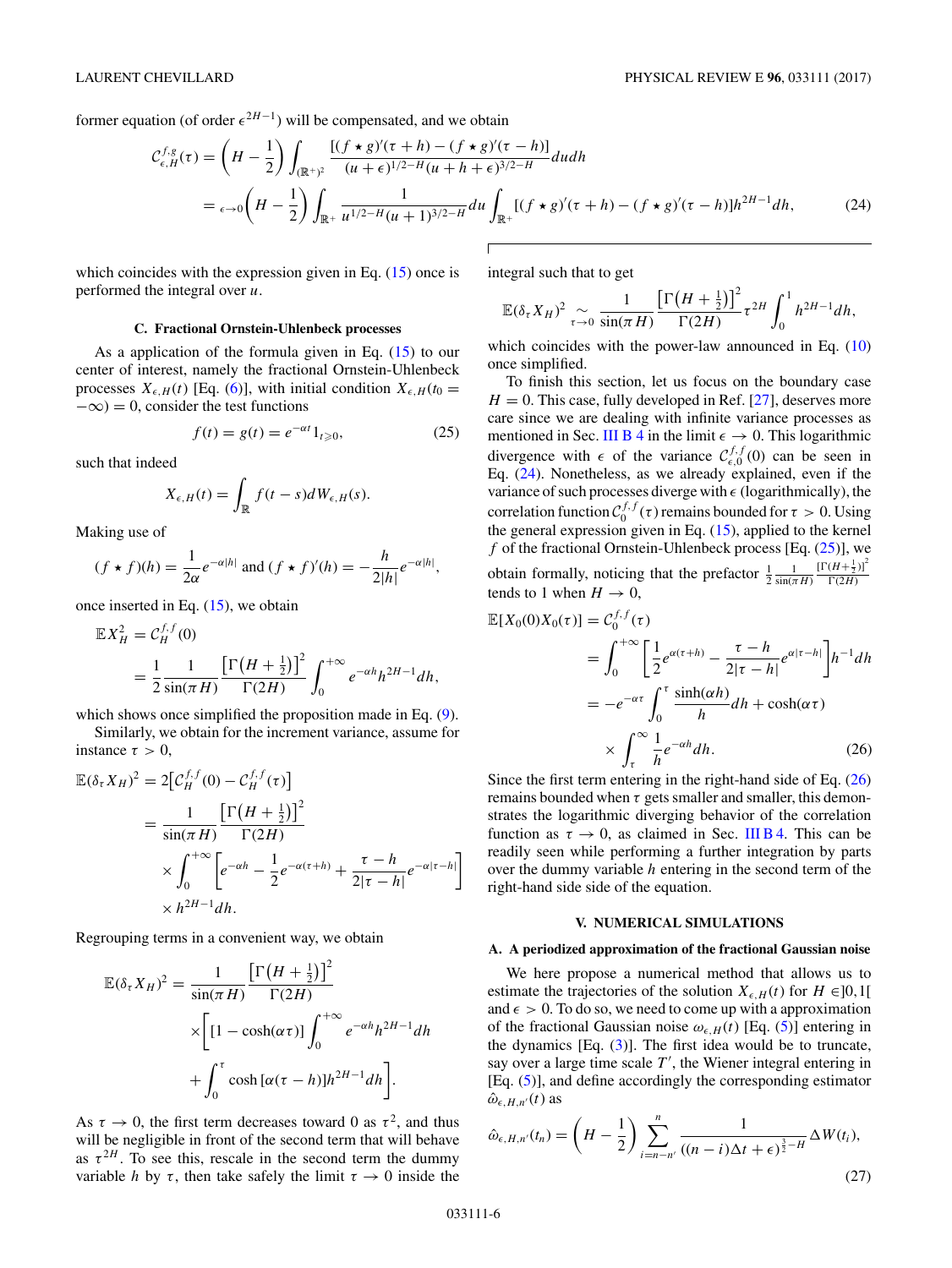<span id="page-6-0"></span>where  $\Delta t$  is the resolution time scale of this numerical problem,  $n' = T'/\Delta t$  the integer corresponding to the large problem,  $n' = I'/\Delta t$  the integer corresponding to the large<br>time scale *T'* of the truncation, and  $\Delta W(t_i) = \sqrt{\Delta t} N(0, 1)$ is a discrete collection of the increment at time  $t_i = i \Delta t$  of the underlying wiener process and is made up of independent zero-average Gaussian random variable of variance  $\Delta t$ . As we will see in the following, the regularizing time scale  $\epsilon$  is chosen as a multiple of the resolution time scale, typically  $\epsilon = 10\Delta t$ . The large-scale truncation  $T'$  should be chosen, depending on the values of  $\Delta t$ ,  $\epsilon$ , and *H*, large "enough". Recall that the fractional noise  $\omega_{\epsilon,H}(t)$  [Eq. [\(5\)](#page-1-0)] is a well-defined random process for a finite  $\epsilon > 0$ , so its estimator  $\hat{\omega}_{\epsilon, H, n'}$  [Eq. [\(27\)](#page-5-0)] should become independent on *n'* as  $n' \rightarrow \infty$ . The reason that explains this independence on  $T'$  is connected to the fact that the kernel  $(t + \epsilon)^{H-3/2}$  decreases fast enough, such that its square (entering in the variance of  $\omega_{\epsilon,H}$ ) is integrable at  $t \to \infty$ . Remark also that the estimator  $\hat{\omega}_{\epsilon, H, n'}$  [Eq. [\(27\)](#page-5-0)] requires of the order  $n'$  operations at each time step, which is numerically demanding. This numerical strategy has been nonetheless followed in Ref. [\[27\]](#page-8-0) to simulate and explore a more complex process involving a tensorial and non-Gaussian generalization of the noise  $\omega_{\epsilon,H}(t)$ .

Thus, instead of using Eq.  $(27)$  to minimize the error made while truncating the integral entering in Eq. [\(5\)](#page-1-0) and perform numerical simulations in a efficient way, we will rely on the discrete Fourier transform and approximate  $\omega_{\epsilon,H}(t)$  [Eq. [\(5\)](#page-1-0)] by a periodical estimator  $\tilde{\omega}_{\epsilon,H}$ . For full benefit of the fast Fourier transform algorithm, we consider  $N = 2<sup>k</sup>$  with  $k \in \mathbb{N}^*$ . More precisely, call *N* the number of collocation points of your numerical approximation  $\widetilde{\omega}_{\epsilon,H}$ and set  $T_0$  the physical time duration of the trajectory, such that  $\Delta t = T_0/N$ . Define  $t_n = n\Delta t$  for  $n \in [0, N - 1]$  and  $t_{n}^{(N)}$  its periodized version, i.e.,  $t_n^{(N)} = t_n$  for  $n \le N/2$  and  $t_n^{(N)} = t_n - T_0$  for  $N/2 + 1 \leq n \leq N - 1$ . Define then the regularized over  $\epsilon$ , periodized and causal kernel  $\varphi(t_n)$  =  $(H - 1/2)(t_n^{(N)} + \epsilon)^{H-3/2}1_{t_n^{(N)} \ge 0}$ . Note by *F* the discrete Fourier transform. We thus get a periodized approximation  $\widetilde{\omega}_{\epsilon,H}$  of the fractional Gaussian noise  $\omega_{\epsilon,H}(t)$  [Eq. [\(5\)](#page-1-0)], taking

$$
\widetilde{\omega}_{\epsilon,H}(t_n) = \mathcal{F}^{-1}(\mathcal{F}[\varphi(t_n)]\mathcal{F}[\Delta W(t_n)]), \tag{28}
$$

where again,  $\Delta W(t_n)$  are *N* independent realizations of a zero-average normal random variable of variance  $\Delta t$ . Trajectories of  $X_{\epsilon,H}(t)$  are finally obtained while integrating, using a Euler discretization scheme, their dynamics [Eq. [\(3\)](#page-1-0)] as, starting for example with  $X_{\epsilon,H}(0) = 0$ ,

$$
X_{\epsilon,H}(t_{n+1}) = X_{\epsilon,H}(t_n) + [-\alpha X_{\epsilon,H}(t_n) + \widetilde{\omega}_{\epsilon,H}(t_n)]
$$
  
 
$$
\times \Delta t + \epsilon^{H-1/2} \Delta W(t_n).
$$
 (29)

We recall here that the very same instance of the white noise  $\Delta W$  enters both at the level of the stochastic differential equation [Eq. (29)] and in the definition of the noise  $\widetilde{\omega}_{\epsilon,H}$ [Eq. (28)]. The additional implied correlation between  $X_{\epsilon,H}$ and  $\Delta W$  is crucial and plays a key role in the statistical properties of  $X_{\epsilon,H}$  in the stationary regime.

#### **B. Numerical results**

We consider the simulation of trajectories  $X_{\epsilon,H}(t)$  of the stochastic differential equation Eq.  $(3)$  under the approxima-



FIG. 1. Variance of the simulated trajectories of the process  $X_{\epsilon,H}$ obtained while integrating the dynamics proposed in Eq. [\(3\)](#page-1-0) [see Eq. (29) for a discrete version]. We have used the set of parameters  $T_0 = 1, N = 2^{28}, \Delta t = T_0/N, \alpha = 50/T_0, \epsilon = 10\Delta t$  and for various values of the parameter  $H$ . The error bars are estimated as (two times) the standard deviation of the obtained variance over the 150 realizations of the trajectories (see Sec. V B for details). We have superimposed with a solid line the corresponding theoretical prediction [Eq. [\(9\)](#page-2-0)] obtained in the stationary regime and in the limit of vanishing  $\epsilon$ .

tions developed in the former section. We choose  $T_0 = 1$ and time is nondimensionalized accordingly. To minimize any statistical effects of the transitory regime, we choose  $\alpha = 50/T_0$ , since we expect  $X_{\epsilon,H}(t)$  to be correlated over typically the time scale 1*/α*. Present simulations are performed using  $N = 2^{28}$  collocation points, such that  $\Delta t = T_0/N \approx$ 6*.*10<sup>−</sup>8*T*0. We use for the regularization scale the value  $\epsilon = 10\Delta t$  and generate and analyze the statistical properties of 150 independent trajectories of  $X_{\epsilon,H}(t)$ , for various values of *H*.

We represent in Fig. 1 the estimation of the variance of the simulated trajectories of the process  $X_{\epsilon,H}(t)$  [Eq. (29)] as a function of the parameter *H*. We indeed observe a stationary regime, and compute the variance from 150 independent trajectories, from which we estimate the error bars. We furthermore compare with our analytical asymptotic prediction [Eq. [\(9\)](#page-2-0)]. Let us first mention that this comparison is more and more demanding as *H* increases, since we are rescaling the estimated variance by a factor  $\alpha^{-2H}$  that may become very small as *H* approaches unity. This being said, we indeed observe that our prediction [Eq. [\(9\)](#page-2-0)] is compatible with the variance estimated on our trajectories for  $0.3 \leq H \leq 0.8$ . For  $H \lesssim 0.3$ , our prediction does not reproduce the observed variance which is characterized by a strong variability. This could be explain by several facts: (i) as a general remark, the statistical convergence of such a large-scale quantity as the variance requires many realizations and we may miss some of them, (ii)  $H \lesssim 0.3$  corresponds to the very rough case, this may require to take the small scale regularization  $\epsilon$  to be taken larger than what we chose (recall that here  $\epsilon = 10\Delta t$ , at the cost of missing the scaling properties in the asymptotics, (iii) the smoother cases  $0.8 \lesssim H$  have a strong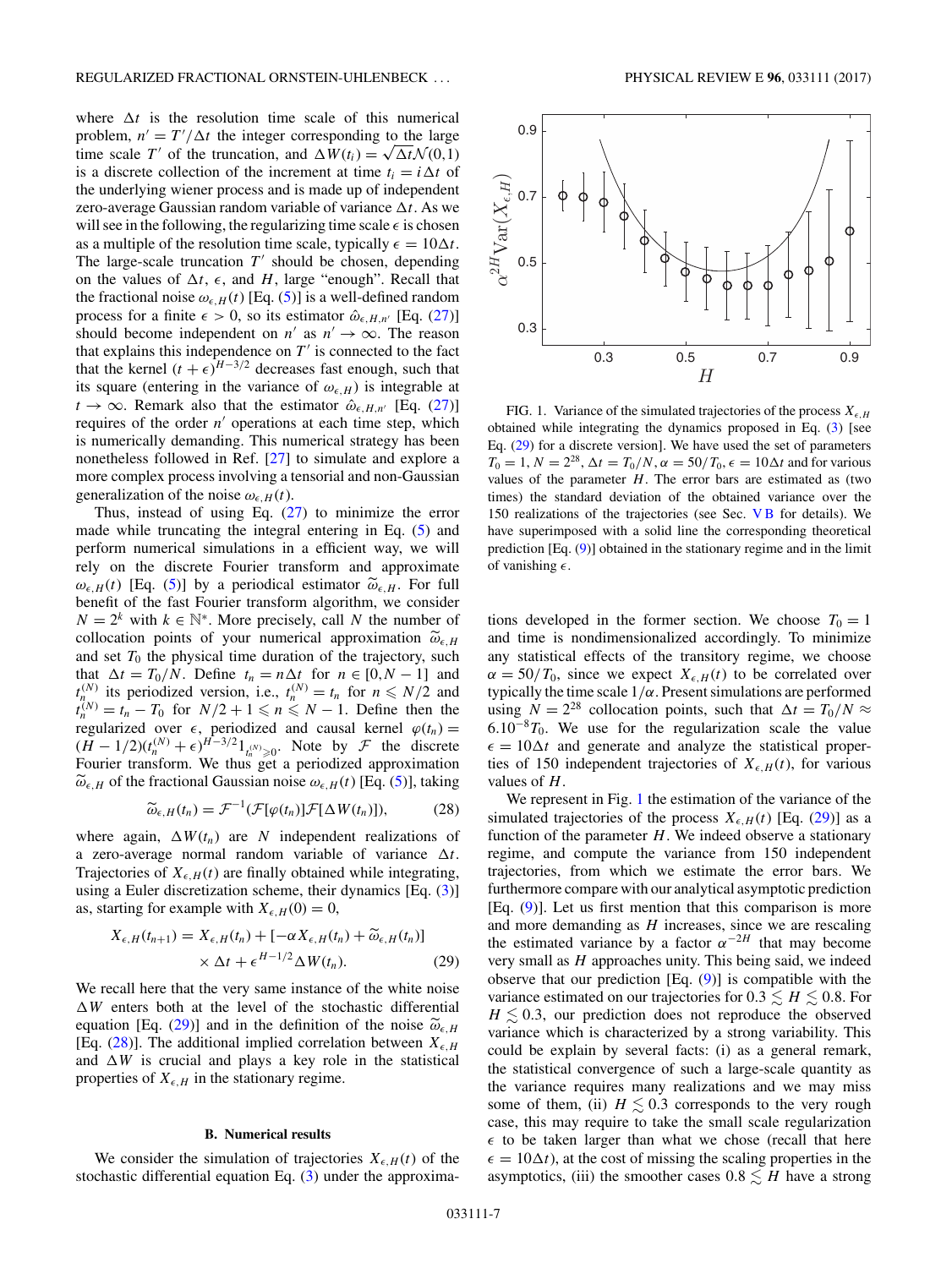<span id="page-7-0"></span>

FIG. 2. Variance  $\mathbb{E}(\delta_{\tau} X_{\epsilon,H})^2 = \mathbb{E}[(X_{\epsilon,H}(t+\tau) - X_{\epsilon,H}(t))^2]$  of the increments as a function of the scale  $\tau$  in a logarithmic fashion. We have used the same set of parameters as in Fig. [1](#page-6-0) [and described in Eq. [\(9\)](#page-2-0)]. All curves are arbitrarily shifted vertically for the sake of clarity. We represent nine different values of the parameter *H*, from  $H = 0.1, 0.2, 0.3, 0.4, 0.5, 0.6, 0.7, 0.8,$  and 0.9. We superimpose (dashed line) with the same vertical shift our theoretical prediction pointed in Eq. [\(10\)](#page-2-0).

statistical variability as shown by extended error bars, this might be due to a lack of statistical convergence, or a slow convergence toward the asymptotic  $\epsilon \to 0$  regime. Overall, given the aforementioned limitations, our predictions seem to reproduce in a acceptable manner the variance of the simulated trajectories over a extended range of values of *H*. Let us add that numerical tests have been performed over half of the samples (i.e., 75 trajectories) without a quantitative change of the amplitudes of the error bars (data not shown), showing that discrepancies between estimated variances and theoretical prediction can be barely minimized while working on a larger set of realizations.

We represent in Fig. 2 the scaling behavior of the socalled structure function of second order, namely the variance  $\mathbb{E}(\delta_{\tau} X_{\epsilon,H})^2$  of the increments of the process  $X_{\epsilon,H}(t)$  as a function of the scale  $\tau$ , for various values of the parameter *H*, from the roughest case  $H = 0.1$  to the smoothest case  $H = 0.9$ . We indeed observe a power-law behavior  $\tau^{2H}$  for any of the values of the parameter *H*. We superimpose on this representation the predicted behavior in the asymptotic limit  $\epsilon \to 0$  [Eq. [\(10\)](#page-2-0)] and observe that indeed this prediction reproduces both the scale-dependence and the prefactors. We can see also that the comparison between predictions and estimated variances deteriorates for the smallest and largest values of the parameter  $H$ , as it is also observed in Fig. [1.](#page-6-0) Since we are studying here the small scales of the process, that benefit from a large statistical sampling, we infer that we might not have reached the asymptotic regime of vanishing regularization scale  $\epsilon \to 0$ .

To quantify precisely the differences between the observed power-laws of the increment variance and our asymptotical prediction [Eq. [\(10\)](#page-2-0)] as depicted in Fig. 2, we represent in Fig. 3 the compensated variance  $\mathbb{E}(\delta_{\tau}X_{\epsilon,H})^2$  by our



FIG. 3. Representation of the increment variance  $\mathbb{E}(\delta_\tau X_{\epsilon,H})^2$ compensated by the analytical prediction pointed in Eq. [\(10\)](#page-2-0), as a function of the scales  $\tau$ . The parameters of the simulation are the same as in Figs. [1](#page-6-0) and 2, and we represent, from top to bottom, the results for  $H = 0.8, 0.7, 0.6, 0.5, 0.4, 0.3, 0.2$ . We furthermore superimpose with dashed-lines two characteristics time scales of the problem: the regularizing scale  $\epsilon$  (left) and the large time scale  $\alpha^{-1}$ (right).

analytical prediction [Eq.  $(10)$ ], for seven different values of the parameter *H*. For the sake of clarity, we superimpose also with vertical dashed lines the two characteristic time scales  $\epsilon$  and  $1/\alpha$  in between which we expect a power law behavior of exponent 2*H*. We indeed observe that over almost three decades in scale, increment variance obeys an extended power-law behavior correctly captured by our analytical prediction [Eq.  $(10)$ ] when  $H > 1/2$ . We can also observe that our prediction deteriorates as *H* gets smaller and smaller compared to 1*/*2. Similarly, we can see two reasons for this: (i) we did not reach yet the asymptotic regime  $\epsilon \to 0$ and we are observing a slow convergence towards it, and (ii) some consequences are expected in the very rough case if we chose the regularizing scale  $\epsilon$  not big enough compared to the resolution scale  $\Delta t$ . We keep for future investigations a more developed numerical study of this process. Nonetheless, we can see that the fractional Ornstein-Uhlenbeck process can be easily simulated and our theoretical predictions [Eqs. [\(9\)](#page-2-0) and [\(10\)](#page-2-0)] compare reasonably well with our numerical results.

### **VI. CONCLUSIONS**

We have proposed a generalization [Eq.  $(3)$ ] of the Ornstein-Uhlenbeck process  $[Eq. (1)]$  $[Eq. (1)]$  $[Eq. (1)]$ , which is of finite-variance in the stationary regime, and which regularity is governed by the parameter  $H \in ]0,1[$  when the regularizing scale tends to zero, in the same fashion as the fractional Brownian motion [\[4\]](#page-8-0). This article includes a theoretical study aimed at getting exact expressions for the variance and increment variance of the process, and their asymptotical behavior when  $\epsilon \to 0$  and at vanishing scale. We propose then a numerical study showing that the fractional Gaussian noise entering in the dynamics can